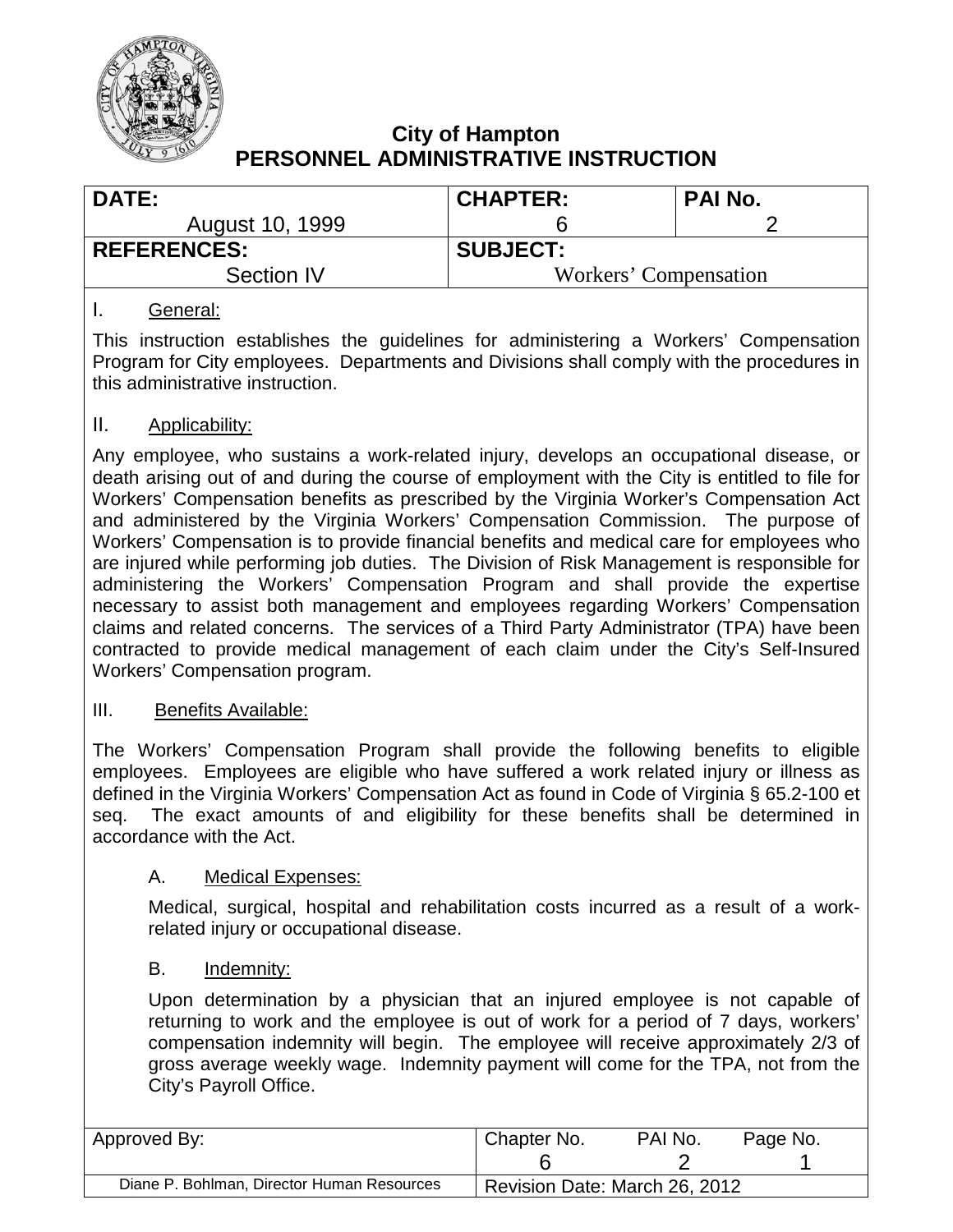## C. Compensation for Lost Time:

When an employee is absent from work as a result of a work-related injury or occupational disease, no indemnity is paid the first seven (7) calendar days. The time missed from work will be considered as injury leave and the employee shall be paid normal salary by the employee's department. When an employee is absent from work for more than seven (7) calendar days because of a work-related injury or occupational disease, the employee shall receive Workers' Compensation Indemnity beginning the next calendar day.

## D. Salary Make-Up:

A permanent employee, with five (5) or more years of service on the date of the workrelated injury or occupational disease, may receive salary make-up from his/her department in addition to the regular Workers' Compensation benefit for a period not to exceed three (3) months. Salary make-up is defined as the difference between an employee's normal weekly salary/wages (not including overtime or holiday pay) and the amount of the Workers' Compensation benefit. Salary make-up shall be payable upon written authorization to the Division of Risk Management by the employee's Department Head. Risk Management will confirm the employee's workers' compensation status and provide the City's Payroll office with information concerning the amount of indemnity the employee is receiving. Expiration of the three (3) month period for salary make-up shall have no effect on an incapacitated employee's continued eligibility for regular Workers' Compensation benefits.

## E. Effect of Workers' Compensation Status on Other Benefits:

When an employee is receiving Workers' Compensation but is not receiving salary make-up, the City shall pay the employee's share of the premiums/contributions for Group Health Insurance and Group Life Insurance. Risk Management will take the necessary steps to inform the City's Payroll Office and the appropriate manager/supervisor and Payroll Clerk of the injured employee's Workers' Compensation status. When an employee is receiving both Workers' Compensation and salary make-up normal deductions for such premiums/contributions shall be withheld from the employee's pay each pay period. When an employee is in a nonwork status due to a work-related injury or occupational disease for an extended period (usually more than 30 days or 240 hours), the Department Head may defer the performance management evaluation until the employee returns to work and for such an additional period as may be necessary (not to exceed the period of time of the employee's absence) in order to fairly appraise the performance. The deferral shall be documented by the Department Head in a memorandum to the Director of Human Resources with a copy provided to the employee. Any increase that results from a deferred evaluation shall be prorated for the remainder of the evaluation period.

| ' Approved By:                             | Chapter No.                   | PAI No. | Page No. |
|--------------------------------------------|-------------------------------|---------|----------|
| Diane P. Bohlman, Director Human Resources | Revision Date: March 26, 2012 |         |          |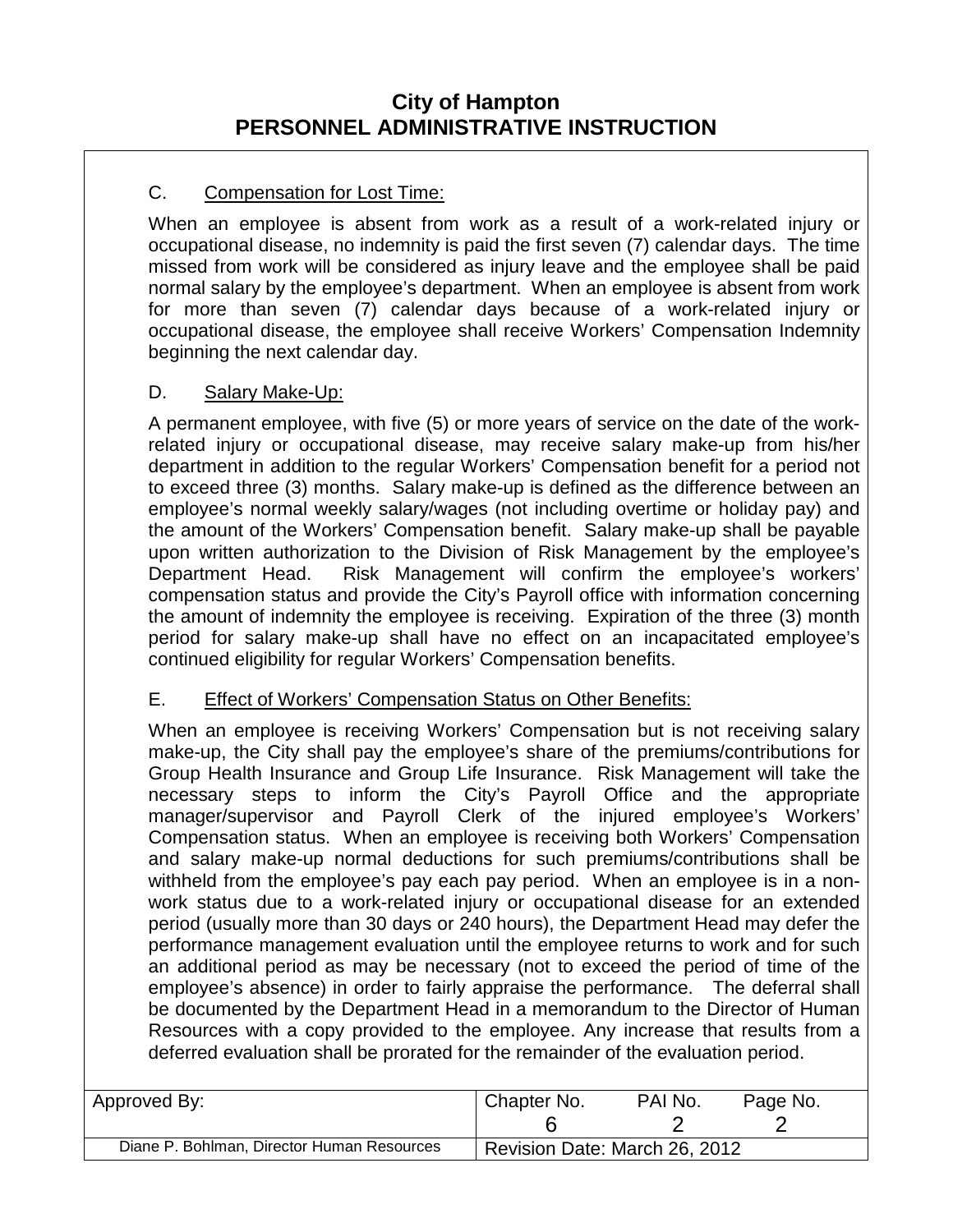### IV. Reporting of Work Related Injuries and Illnesses

All injuries occurring on the job are considered work related until a review of the circumstances determine differently. Illness will be considered on a case by case basis after a review of the medical reports. Under no circumstances should initial medical attention be held up pending that review.

**Employees** are required to immediately inform their supervisors of all workplace injuries, conditions or illnesses. Reporting requirements are generally the same. Only timing requirements will vary depending on the type and severity of injury. . All required documents and instructions are attached to this instruction as Appendix A.

#### A. Emergency Medical Treatment Requiring Transport to a Hospital Emergency Room

- 1. Risk Management must be notified immediately by telephone with whatever details of the incident are available.
- 2. As soon as is practical after the injury, the Supervisor shall complete the **City of Hampton, Report of Work Related Injury or Illness** (Report Form) This form is for all City work related injuries or illnesses and can be found in the **Accident and Injury Reporting Packet**. (See appendix.)
- 3. Within 48 hours of the injury Public Works, Fleet Management, and Parks and Recreation Supervisors will forward this form to the Environmental Health and Safety Coordinator and follow their respective Departmental or Divisional requirements to notify the Department Head and payroll clerk. All other departments/divisions will forward this form directly to Risk Management within 48 hours of the incident.

## B. Injuries Not Constituting An Emergency But Requiring Medical Treatment

- 1. These types of injuries will be treated by a physician selected by the injured employee from a Panel of Physicians. The names and locations of the panel physicians are located on the back of the Report Form.
- 2. Often times the type of injury will allow for the injured employee and the supervisor to complete the Report Form while the employee is selecting the treatment physician.
- 3. The employee must sign and date the Report Form confirming the injury information and acknowledging his/her selection of a physician.
- 4. The employee may decline medical care. The Medical Waiver on the Report form must be signed and witnessed by the supervisor. The employee should be informed that non-emergency treatment performed

| Approved By:                               | Chapter No.                   | PAI No. | Page No. |
|--------------------------------------------|-------------------------------|---------|----------|
|                                            |                               |         |          |
| Diane P. Bohlman, Director Human Resources | Revision Date: March 26, 2012 |         |          |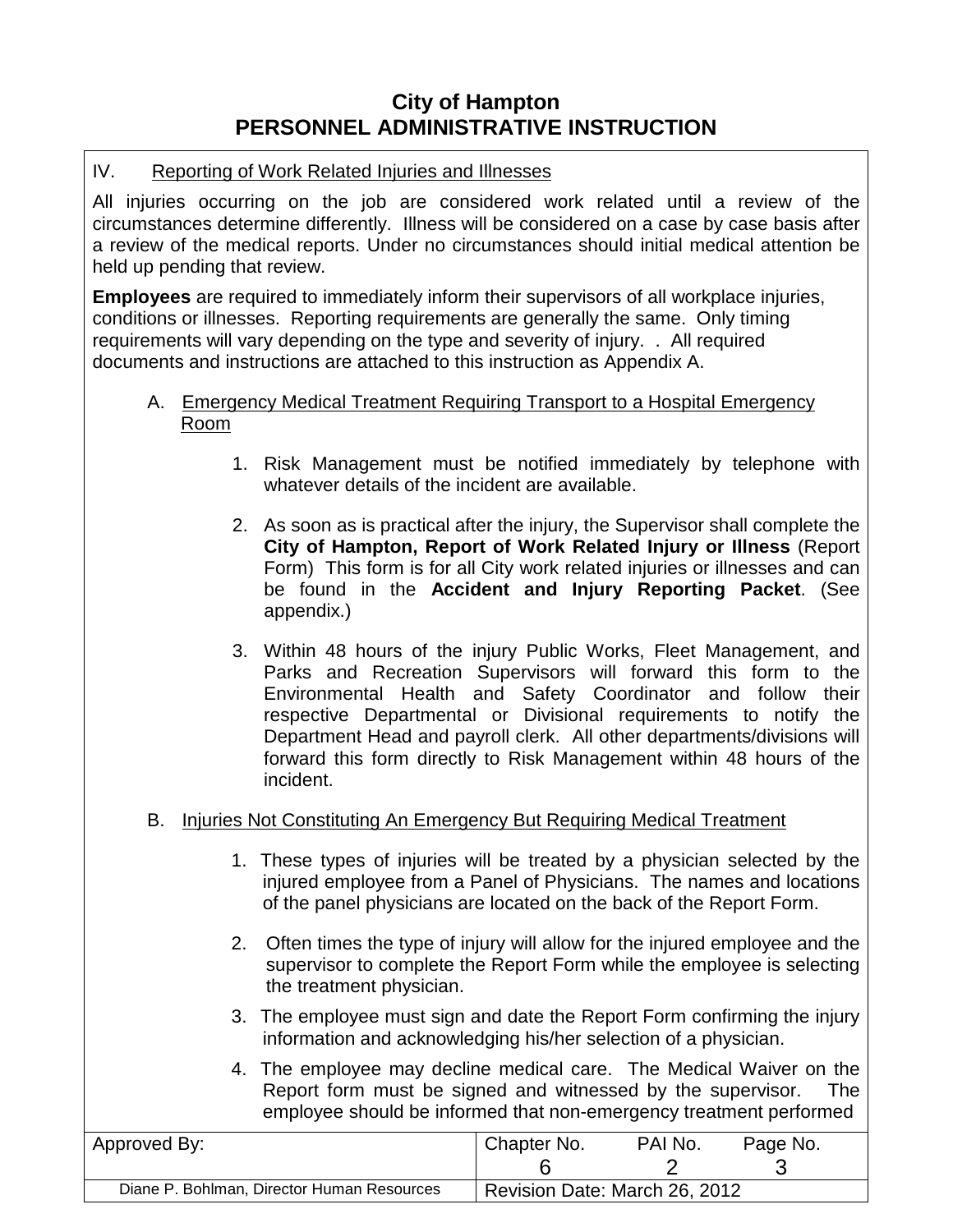by a physician outside of the panel will be at the employee's expense and may not be reimbursed.

- 5. Prior to the employee leaving for medical treatment the supervisor will give the employee each of the following from the Reporting Packet:
	- i. A copy of the signed Report Form
	- ii. The Physician's Medical report signed by the supervisor
	- iii. Workers Compensation: Prescription Coverage document.

## C. Superficial Injuries

Injuries such as minor cuts, bruises, small puncture wounds, scratches, etc., may be treated in the field or in the office by administering proper first aid procedures. The Report Form must be completed and forwarded as described in paragraph IV. A. above.

## V. Responsibilities:

## A. Department Responsibilities:

Each department is responsible for developing procedures that will allow the Department to meet the requirements in this policy.

The primary responsibility of each Department is the prevention of occupational injuries and illnesses. Therefore each department must maintain safe and healthy working conditions and enforce all applicable workplace safety rules and regulations. Risk Management is the source for information and assistance in carrying out this responsibility.

## B. Employee Responsibilities:

- 1. Employees are required to exercise due care in the course of work to prevent injuries to self and fellow employees.
- 2. Employees are required to report all injuries, no matter how minor, to the manager/supervisor immediately. Failure to immediately report an injury may result in denial of benefits for coverage of lost time and/or medical expenses.
- 3. It is important that the employee's supervisor know the condition and work status of the injured employee. Therefore employees are required to report back to their supervisor the same day upon receiving medical treatment to discuss the employees work status.

| Approved By:                               | Chapter No.                   | PAI No. | Page No. |
|--------------------------------------------|-------------------------------|---------|----------|
|                                            |                               |         |          |
| Diane P. Bohlman, Director Human Resources | Revision Date: March 26, 2012 |         |          |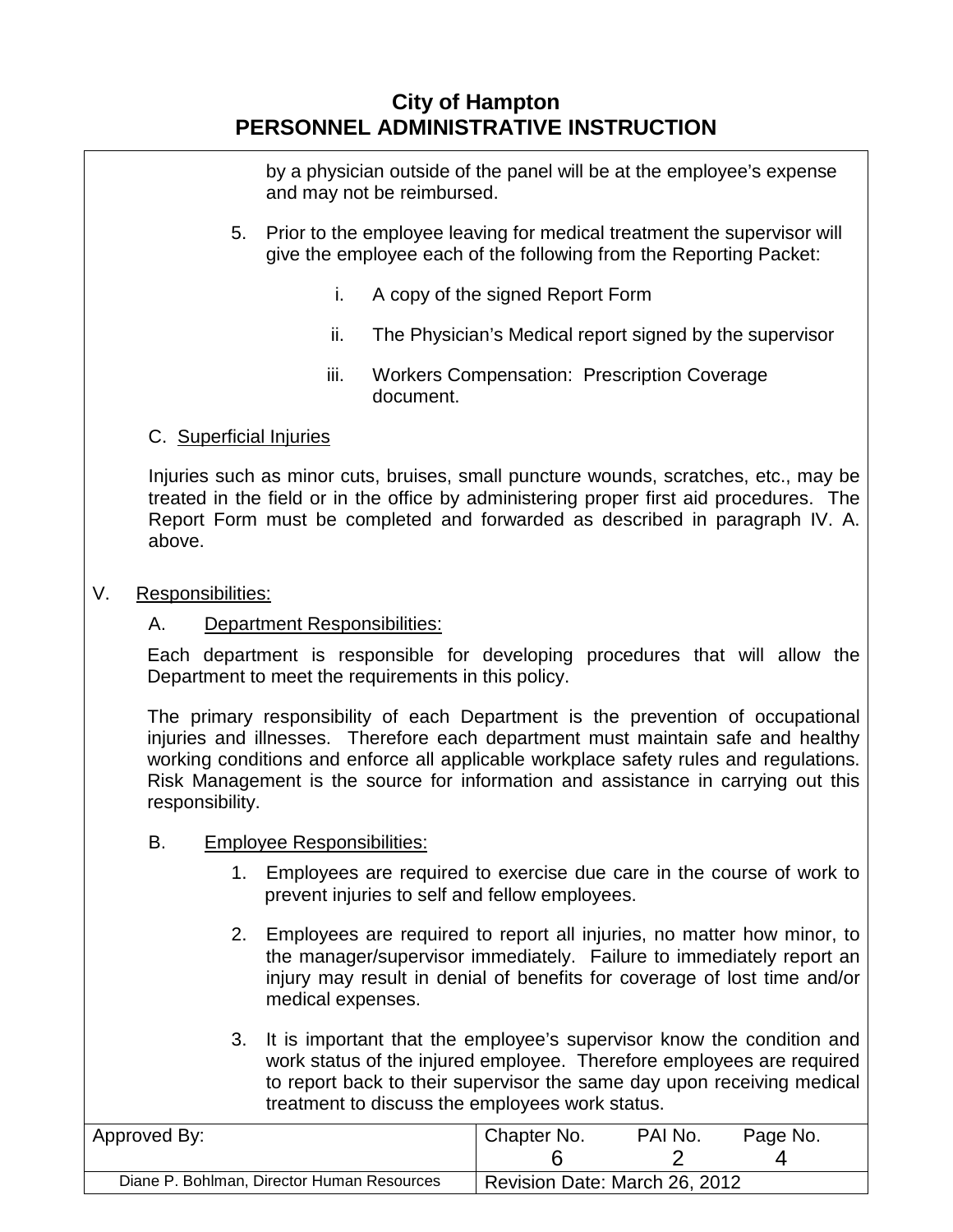|              |                | Employees who have been placed in a "Do not return to work" status<br>by the physician must call-in to the supervisor and either deliver or<br>make arrangements for the supervisor to receive the applicable<br>paper work.                                                                                                                                                                                                                                        |                               |              |               |  |
|--------------|----------------|---------------------------------------------------------------------------------------------------------------------------------------------------------------------------------------------------------------------------------------------------------------------------------------------------------------------------------------------------------------------------------------------------------------------------------------------------------------------|-------------------------------|--------------|---------------|--|
|              |                | - Employees who are placed on limited or restricted duty must report<br>back on the same day of receiving treatment to discuss work<br>restrictions. If returning to work would mean returning after their<br>regular shift hours the employee must return to work at the beginning<br>of their next regularly scheduled shift.                                                                                                                                     |                               |              |               |  |
|              |                | - Employees who are treated and the physician places no restrictions<br>or limits regarding his/her job functions must return to work<br>immediately after receiving treatment unless doing so returns them<br>after the end of their scheduled shift.                                                                                                                                                                                                              |                               |              |               |  |
|              | 4.             | It is the Employees responsibility to deliver to his/her supervisor all<br>documentation regarding status, work restrictions, and information<br>regarding their work status and to discuss the availability of work within<br>any restrictions the physician has placed on the employee's ability to<br>work.                                                                                                                                                      |                               |              |               |  |
|              | 5.             | The employee must keep the supervisor informed of all scheduled<br>medical appointments.                                                                                                                                                                                                                                                                                                                                                                            |                               |              |               |  |
| C.           |                | Manager/supervisor Responsibilities:                                                                                                                                                                                                                                                                                                                                                                                                                                |                               |              |               |  |
|              | 1.             | The manager/supervisor will notify Risk Management immediately of<br>any injury or illness that requires medical attention.                                                                                                                                                                                                                                                                                                                                         |                               |              |               |  |
|              | 2.             | Managers/supervisors in Public Works, Fleet Management, and Parks<br>and Recreation will forward the report of injury or illness to the<br>Environmental Health and Safety Coordinator within 48 hours. They<br>will also follow departmental or divisional requirements to notify the<br>Department Head and Payroll Clerk. All other departments and<br>divisions will forward this form directly to Risk Management within 48<br>hours of the injury or illness. |                               |              |               |  |
|              | 3.             | The manager/supervisor must submit the required forms to Risk<br>Management within two (2) business days of the injury or illness.                                                                                                                                                                                                                                                                                                                                  |                               |              |               |  |
| D.           |                | Returning to Work Under Physician Assigned Restrictions and Limitations.                                                                                                                                                                                                                                                                                                                                                                                            |                               |              |               |  |
|              | 1 <sub>1</sub> | The Supervisor will review physician assigned work restrictions to                                                                                                                                                                                                                                                                                                                                                                                                  |                               |              |               |  |
| Approved By: |                |                                                                                                                                                                                                                                                                                                                                                                                                                                                                     | Chapter No.<br>6              | PAI No.<br>2 | Page No.<br>5 |  |
|              |                | Diane P. Bohlman, Director Human Resources                                                                                                                                                                                                                                                                                                                                                                                                                          | Revision Date: March 26, 2012 |              |               |  |
|              |                |                                                                                                                                                                                                                                                                                                                                                                                                                                                                     |                               |              |               |  |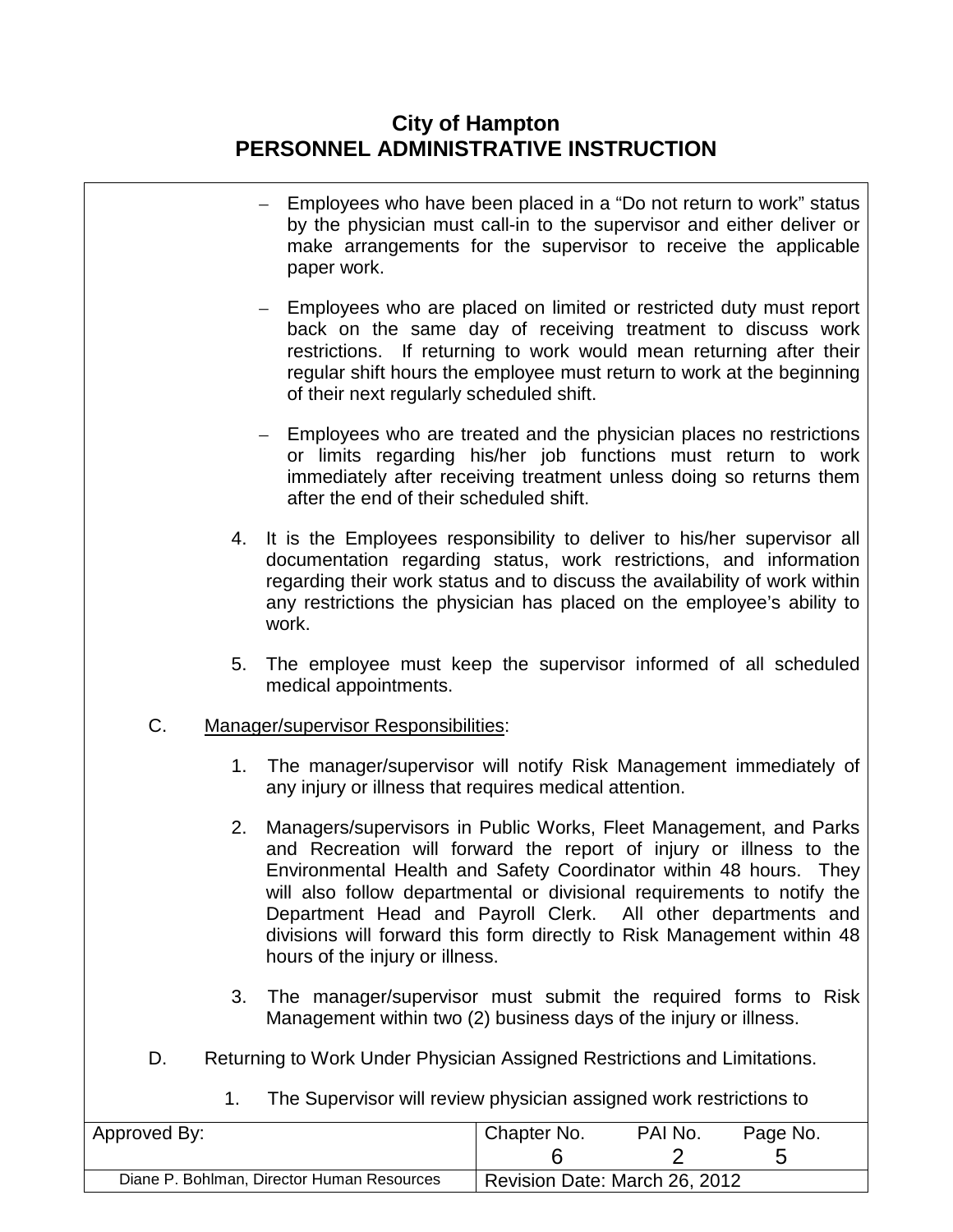determine the division's ability to comply.

2. The Supervisor will consider the requirements of PAI No. 2.3 – Section IV: Americans with Disabilities Act Amendments Act (ADAAA) and other applicable personnel instructions.

| Approved By:                               | Chapter No.                   | PAI No. | Page No. |  |  |
|--------------------------------------------|-------------------------------|---------|----------|--|--|
| Diane P. Bohlman, Director Human Resources | Revision Date: March 26, 2012 |         |          |  |  |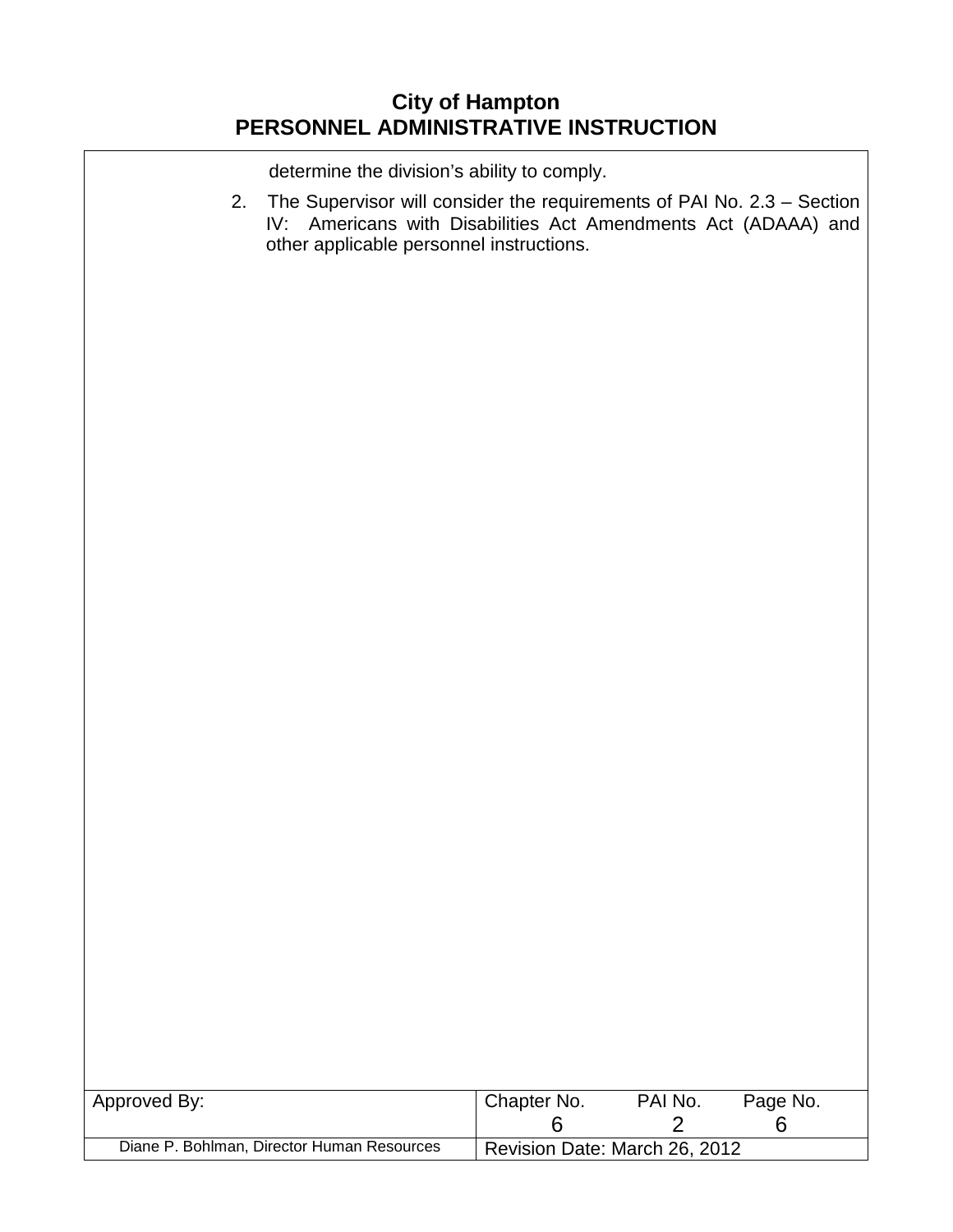# **Appendix A**

The following documents are contained in this Appendix. Their use and distribution are explained below.

**All injured employees** should receive a copy of each of these documents whether they seek medical treatment or not.

Supervisors should retain copies of all documents signed by the injured employee.

- 1. **Report of Work-Related Injury or Illness:** This form is a detailed account of how, when, where, and why the injury occurred. It allows the employee to document the body parts injured and requests all information necessary to report the incident to the VWC otherwise known as the Virginia Workers' Compensation Commission. This report is due to Risk Management within 48 hours of incident.
- 2. **Panel of Physicians:** This form provides the employee with a panel of physicians certified and capable of handling work-related injuries. The physicians on the panel are Occupational Physicians and understand the working environment.

Employees are required to choose from the panel, and name the selected physician on the **Report of Work-Related Injury or Illness**. If the employee declines medical attention, the **employee must still select a physician** and go to that physician should the employee decide they do need medical attention.

**3. Physician's Medical Report:** This form should be presented by the employee to the physician when initial medical treatment is obtained. Once the physician fills this form out the employee is responsible to bring the form back to their supervisor. This form provides the supervisor with the capabilities of the employee post injury. The supervisor can then determine whether the employee is able to work under light duty or completely temporarily disabled from the incident. It will also inform the supervisor of the employee's follow-up appointment. The Supervisor must forward the form to Risk Management and the Department Head in accordance with specific Department/Division procedures.

This form only goes the first time to the physician's office with the employee once, physician's offices will carry their own return to work notices from the date of the second appointment and continuing.

**It is the employee's responsibility to make sure their supervisor has the work status notes.** 

**It is the Supervisor's responsibility to get all information received from the doctor's office to Risk Management in accordance with Dept/Div procedures.**

4. **"TMESYS Prescription Coverage":** This form will allow the employee to obtain prescriptions issued by the treating physician with no out of pocket expense. The document should be given to all employees who are injured along with a copy of the **Report of Work-Related Injury or Illness** and **Physician's Medical Report**

| Approved By:                               | Chapter No.                   | PAI No. | Page No. |
|--------------------------------------------|-------------------------------|---------|----------|
| Diane P. Bohlman, Director Human Resources | Revision Date: March 26, 2012 |         |          |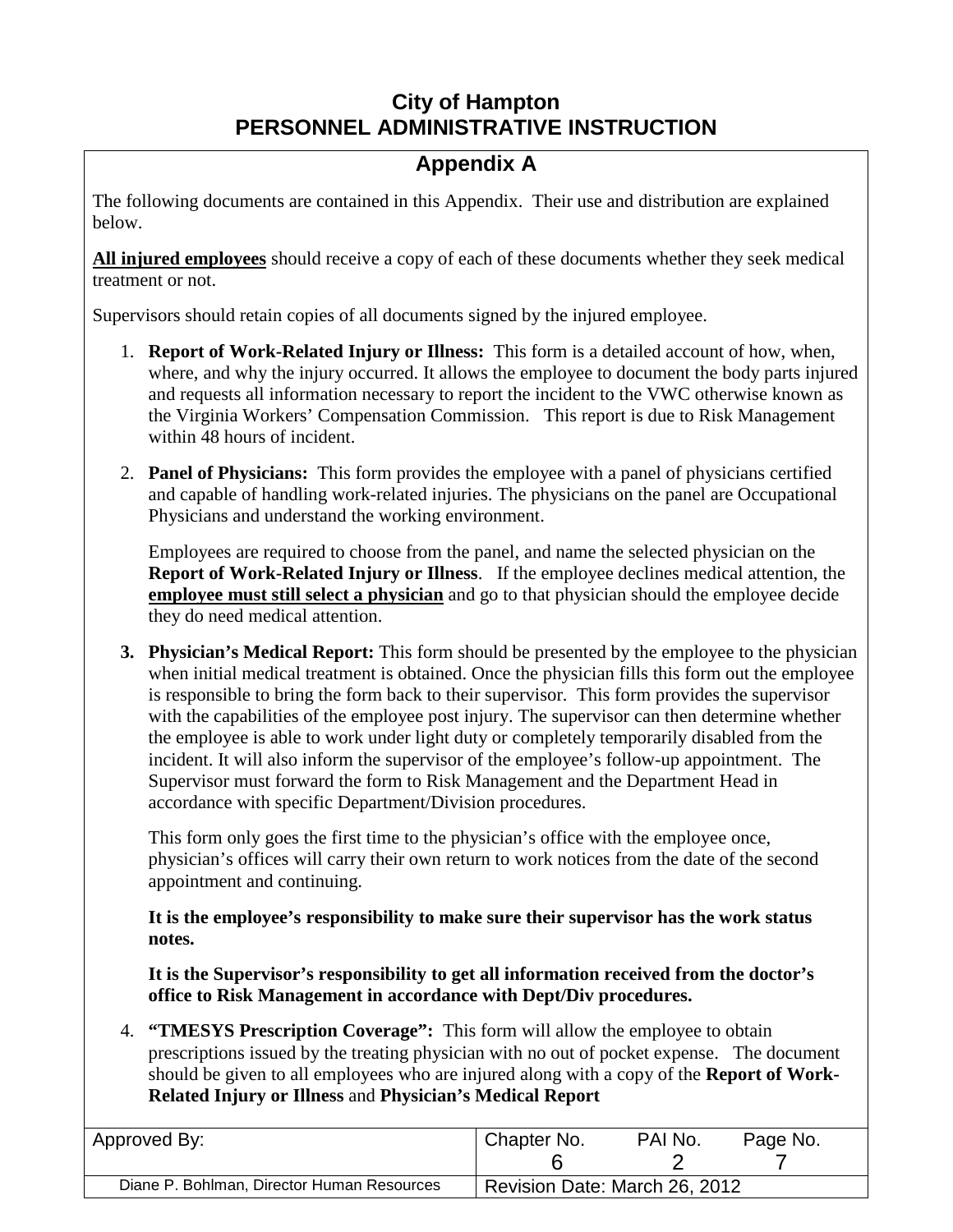# **What To Do When An Injury Occurs**

Have the employee fill out 'Report of Work-Related Injury or Illness' form Please make sure they choose from the **Panel Doctors** located on the back of the form even if they choose not to seek treatment at this time

If the employee chooses to seek treatment at this time Make sure they leave with the:

'Physicians Medical Report' along with the 'Workers Compensation Prescription Coverage' Sheet

Once the employee has completed The 'Report of Work-Related Injury or Illness' Please turn the report in immediately to **Mark White** 

In the event of an emergency please contact **Risk Management immediately at**  $(757)$  727-6617 **Emergency phone line** (757) 870-3472

| Approved By:                               | Chapter No.                   | PAI No. | Page No. |  |
|--------------------------------------------|-------------------------------|---------|----------|--|
|                                            |                               |         |          |  |
| Diane P. Bohlman, Director Human Resources | Revision Date: March 26, 2012 |         |          |  |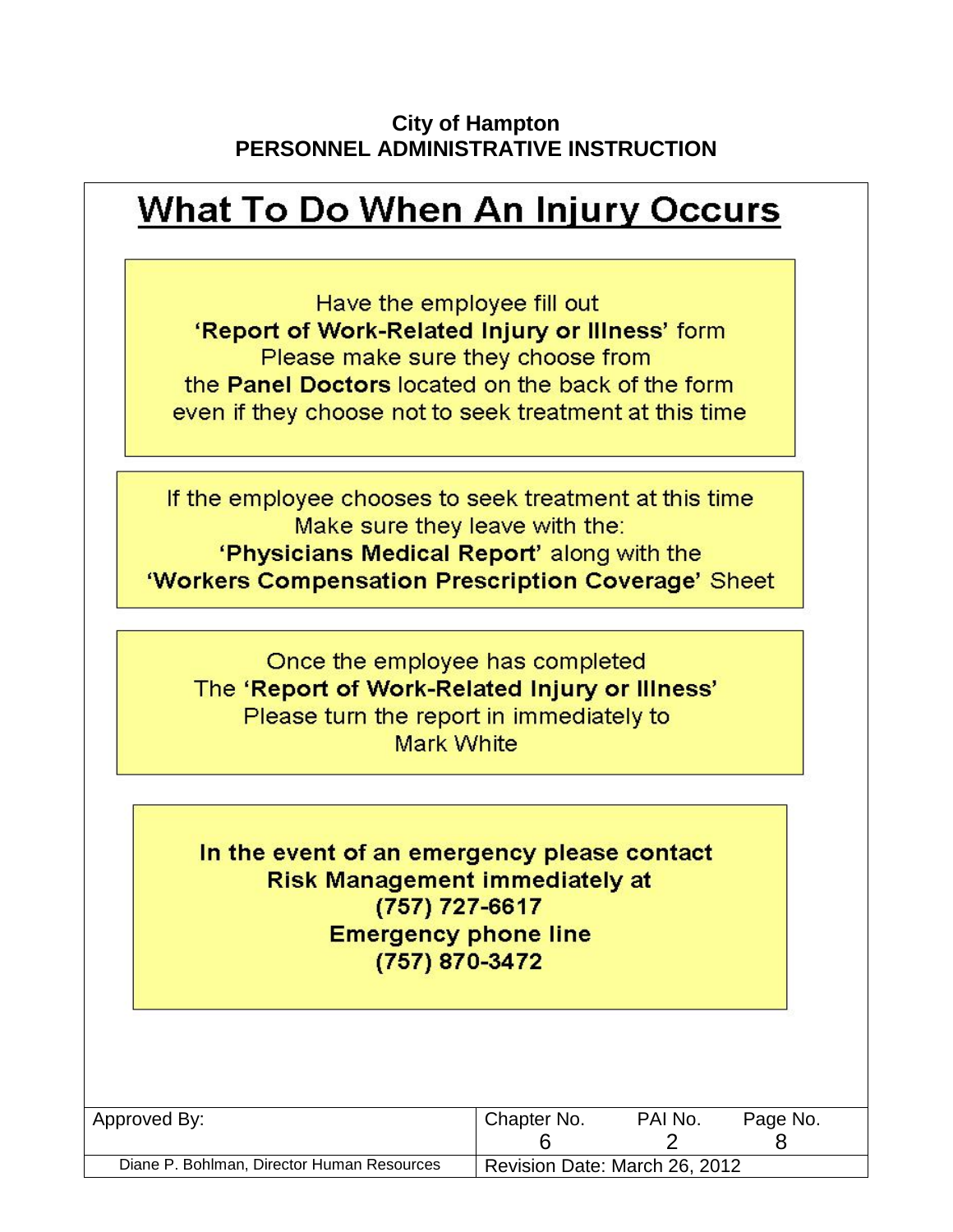| <b>CITY OF HAMPTON</b>                                                                  |                                                                                                                      |      |                                                                                                    |         |                 |                              |  |
|-----------------------------------------------------------------------------------------|----------------------------------------------------------------------------------------------------------------------|------|----------------------------------------------------------------------------------------------------|---------|-----------------|------------------------------|--|
| <b>Report of Work-Related Injury or Illness</b><br>EIR FORM 1000<br>(Revision Jan 2012) |                                                                                                                      |      | <b>NOTE: PLEASE FORWARD REPORT TO</b><br>RISK MANAGEMENT AND SAFETY.                               |         |                 |                              |  |
| Employee                                                                                |                                                                                                                      |      |                                                                                                    |         |                 |                              |  |
| Name of employee (Last, First, Middle)                                                  |                                                                                                                      |      | Social Security Number                                                                             |         | Sex             | Male<br>Female               |  |
| Department                                                                              |                                                                                                                      |      | Date of birth                                                                                      |         | Job Title       |                              |  |
| Time and Place of Injury/Illness                                                        |                                                                                                                      |      |                                                                                                    |         |                 |                              |  |
| ocation where incident occurred                                                         | Date of injury or illness                                                                                            |      | Hour of injury or illness<br>a.m. □ p.m. □                                                         |         | Time began work | a.m. $\Box$ p.m. $\Box$      |  |
| Date injury or illness reported                                                         | Person to whom reported                                                                                              |      | Name of other witness                                                                              |         |                 | If fatal, give date of death |  |
| <b>Incident Type</b>                                                                    |                                                                                                                      |      | <b>Injury Type</b>                                                                                 |         |                 |                              |  |
| <b>Animal Bite</b>                                                                      | Lifting                                                                                                              |      |                                                                                                    |         |                 |                              |  |
| Caught In /On / Between                                                                 | Push/Pull                                                                                                            |      | Abrasion                                                                                           |         | None            |                              |  |
| Fall Same Level                                                                         | Slip/Trip                                                                                                            |      | <b>Bruise</b>                                                                                      |         |                 | Skin Rash                    |  |
| <b>Fall Different Level</b>                                                             | Struck Against/By                                                                                                    |      | Burn<br>$\Box$<br>Cut//Puncture                                                                    | 0       |                 | Sprain/Strain<br>Fracture    |  |
| Illness<br><b>Insect Bite</b>                                                           | Temperature<br>Other                                                                                                 |      | Other                                                                                              |         |                 |                              |  |
|                                                                                         |                                                                                                                      |      |                                                                                                    |         |                 |                              |  |
| <b>Body Part Affected</b>                                                               |                                                                                                                      |      |                                                                                                    |         |                 |                              |  |
| Left<br>Right<br>Chest                                                                  | Abdomen<br>Groin<br>Toes                                                                                             |      | Wrist<br>Hand<br>Ankle                                                                             | Arm     | Head            | Back<br>Hip                  |  |
| Ear<br>Knee<br>Leg<br><b>Employee's Action</b>                                          | Elbow<br>Eye<br>Mouth                                                                                                |      | Face<br>Neck<br>Nose                                                                               |         | Shoulder        | Other                        |  |
| Bending<br>Driving                                                                      | Sitting<br>Riding<br>Running                                                                                         |      | Squatting<br>Standing                                                                              | Walking |                 | Other                        |  |
| <b>Surface Type</b>                                                                     |                                                                                                                      |      |                                                                                                    |         |                 |                              |  |
| Stone<br><b>Brick</b><br>Dirt                                                           | Tile<br>Carpet  <br>Grass                                                                                            |      | Concrete<br>Pavement                                                                               | Wood    | Other           |                              |  |
| <b>Employee's Version of How Incident Occurred</b>                                      |                                                                                                                      |      |                                                                                                    |         |                 |                              |  |
| <b>Physician's Information</b>                                                          |                                                                                                                      |      |                                                                                                    |         |                 |                              |  |
| Panel Physician (name and address)                                                      |                                                                                                                      |      | Note to Supervisor: Please make sure employees choose from the <b>Panel</b>                        |         |                 |                              |  |
|                                                                                         |                                                                                                                      |      | Doctors located on the back of the form even if they choose not to seek treatment<br>at this time. |         |                 |                              |  |
|                                                                                         | Medical Assistance Waiver: (Please initial in space provided) I do not want to schedule an appointment at this time. |      |                                                                                                    |         |                 |                              |  |
| Has employee returned to work? $\Box$ Yes                                               | $\Box$ No                                                                                                            |      |                                                                                                    |         |                 |                              |  |
| EMPLOYEE: (name, signature, title)                                                      |                                                                                                                      | Date |                                                                                                    |         | Phone Number    |                              |  |
| <b>Supervisor's Comment</b>                                                             |                                                                                                                      |      |                                                                                                    |         |                 |                              |  |
| SUPERVISOR: (name, signature, title)                                                    |                                                                                                                      | Date |                                                                                                    |         | Phone Number    |                              |  |
| Approved By:                                                                            |                                                                                                                      |      | Chapter No.                                                                                        |         | PAI No.         | Page No.                     |  |
|                                                                                         |                                                                                                                      |      | 6                                                                                                  |         | 2               | 9                            |  |
| Diane P. Bohlman, Director Human Resources                                              |                                                                                                                      |      | Revision Date: March 26, 2012                                                                      |         |                 |                              |  |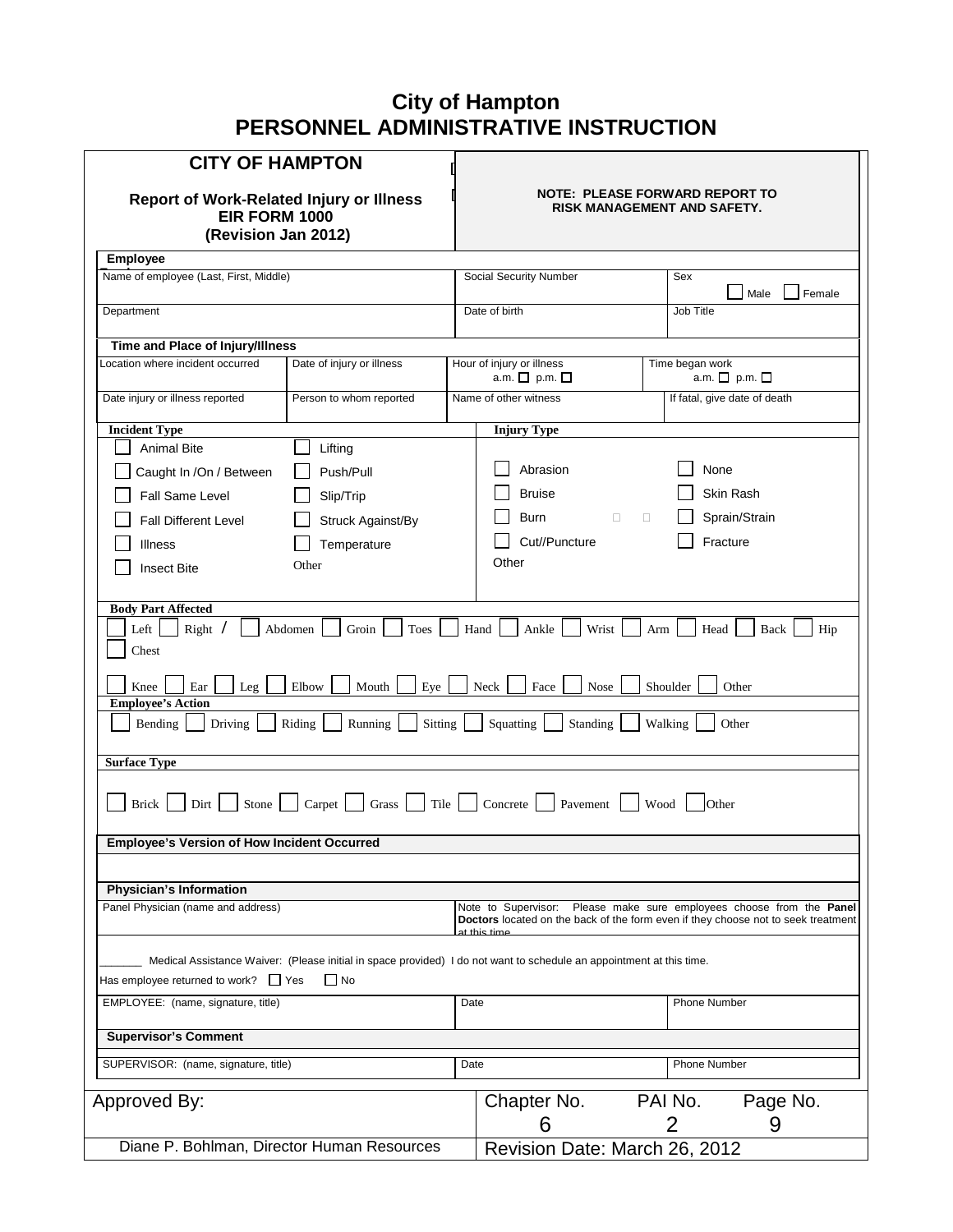### **IMPORTANT FACTS ABOUT WORKERS' COMPENSATION**

It is the employee's responsibility to:

- Report any work-related injury or illness immediately to his/her supervisor
- If necessary, see a doctor on the Panel of Physicians for medical treatment and follow the doctor's instructions.
- Get written authorization from physician indicating work status. A disability note is required for ALL time missed and cannot be back dated.
- Stay in touch with his/her supervisor and provide supervisor with doctor's written authorization for work status.

The Virginia Worker's Compensation Act directs coverage for workers injured in a work-related accident or who develops a work-related illness. Risk Management's compensation claims administrator determines if an injury or illness is covered under the Act and may conduct an investigation to make that determination. **Please be aware that not all circumstances are covered.** 

Workers' compensation benefits:

- Begin on the eighth calendar day of disability.
- Are normally equal to two-thirds of your average weekly earnings.
- Are not subject to federal, state or social security taxes.
- Are paid by special checks issued through our workers' compensation claims administrator.
- Cover expenses for medical treatment provided by a doctor selected from the approved panel of physicians.

## **PANEL OF PHYSICIANS**

When a work-related injury requires immediate medical care, the first concern is to assure prompt and appropriate treatment—then a supervisor should be notified. For serious injuries an ambulance should be called to transport the employee to the hospital. The following physicians are authorized to provide medical care for work-related injuries:

| Dr. Michael Baddar                                | Dr. Lawrence Hyman                                              | <b>Dr. Robert Mahoney</b>     |
|---------------------------------------------------|-----------------------------------------------------------------|-------------------------------|
| I & O Medical Center                              | <b>Tidewater Family Medicine</b>                                | <b>Sentara Medical Group</b>  |
| 593 Aberdeen Road                                 | 2114 Hartford Road                                              | 747 J. Clyde Morris Blvd      |
| Hampton, Va                                       | Hampton, Va                                                     | <b>Newport News, Va</b>       |
| 757-825-1100                                      | 757-826-3460                                                    | 757-599-6117                  |
| 8:00am-7:00pm Monday-Friday                       | 8:30am-5:00pm Mon, Tues, Thrus, Fri 8:00am-8:00pm Monday-Friday |                               |
| 8:00am-6:00pm Saturday                            | 8:30am-12:00pm Wed                                              | 8:00am-6:00pm Saturday        |
| $11:00$ am-2:00pm Sunday                          | Not open Saturday or Sunday                                     | $10:00$ am-4:00pm Sunday      |
| No appointment needed walk-in By appointment only |                                                                 | No appointment needed walk-in |

**Dr. Roxanne Dietzler 732 Thimble Shoals Blvd. Suite 102 Newport News, Virginia 23606 (757) 599-3623** 7:00am-6:00pm Monday thru Friday

#### **No appointment needed walk-in**

**NOTE:** You can help control our medical costs by using the hospital emergency room only when medically necessary (life threatening). Hospital emergency rooms will be used for treatment of emergencies only. Emergency care is defined as profuse bleeding, broken bones, unconsciousness, shock, etc.

*To be covered for payment, treatment other than emergency care must be sought from a doctor on this Panel of Physicians. Any exceptions require prior approval from the workers' compensation claims administrator. If* 

*you select any other physician for treatment, including your own doctor, you must pay for this expense.* Please note that medical expenses for work-related injuries or illnesses are not covered by our group medical insurance plans (eg. Trigon Blue Cross and Blue Shield, MAMSI) Risk Management 727-6617---Revised August 2009

| $\sum_{i=1}^{n} \sum_{j=1}^{n} \sum_{j=1}^{n} \sum_{j=1}^{n} \sum_{j=1}^{n} \sum_{j=1}^{n} \sum_{j=1}^{n} \sum_{j=1}^{n} \sum_{j=1}^{n} \sum_{j=1}^{n} \sum_{j=1}^{n} \sum_{j=1}^{n} \sum_{j=1}^{n} \sum_{j=1}^{n} \sum_{j=1}^{n} \sum_{j=1}^{n} \sum_{j=1}^{n} \sum_{j=1}^{n} \sum_{j=1}^{n} \sum_{j=1}^{n} \sum_{j=1}^{n} \sum_{j=1}^{n}$ |                               |         |          |  |  |
|---------------------------------------------------------------------------------------------------------------------------------------------------------------------------------------------------------------------------------------------------------------------------------------------------------------------------------------------|-------------------------------|---------|----------|--|--|
| Approved By:                                                                                                                                                                                                                                                                                                                                | Chapter No.                   | PAI No. | Page No. |  |  |
|                                                                                                                                                                                                                                                                                                                                             |                               |         |          |  |  |
| Diane P. Bohlman, Director Human Resources                                                                                                                                                                                                                                                                                                  | Revision Date: March 26, 2012 |         |          |  |  |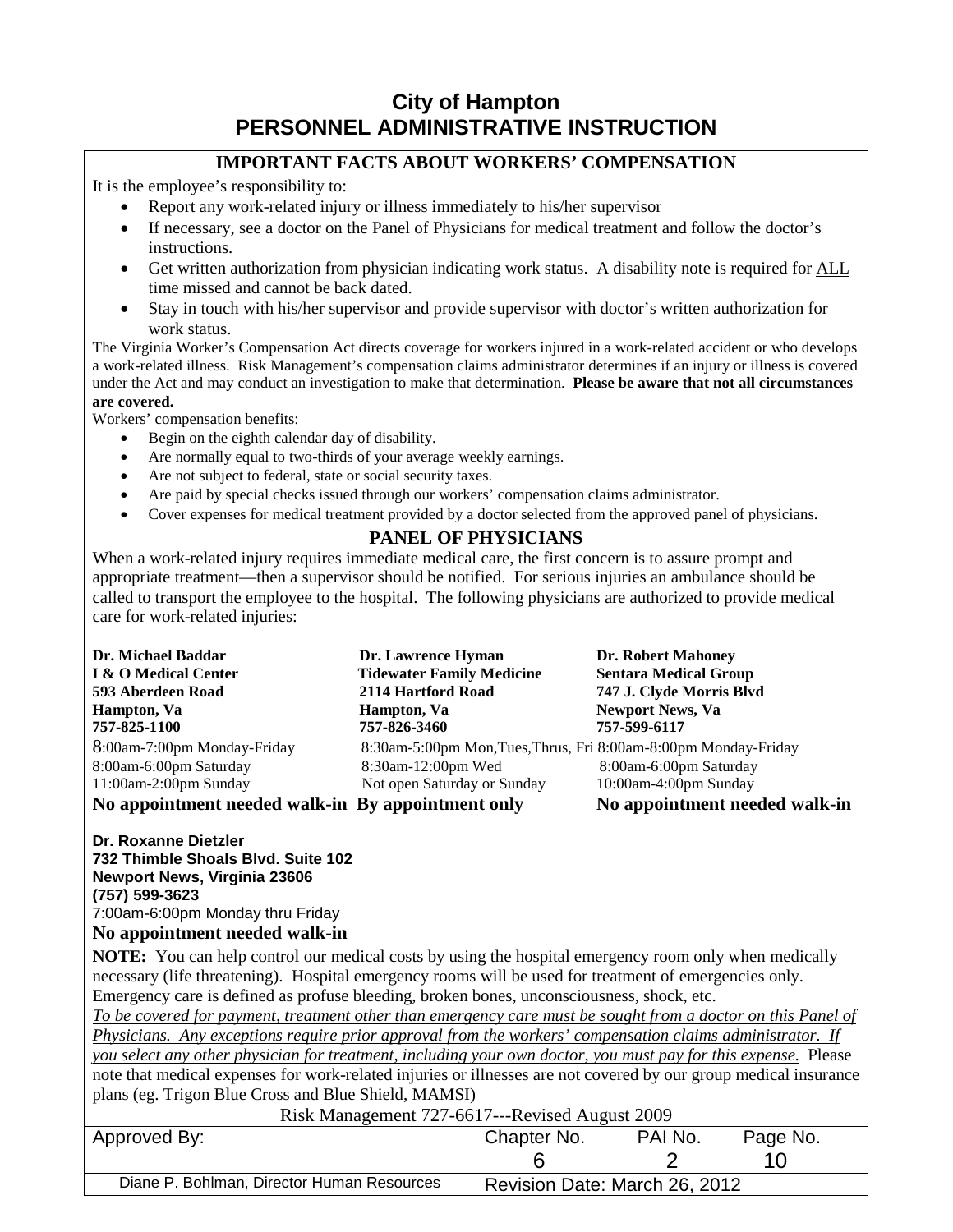| <b>CITY OF HAMPTON AND HAMPTON CITY SCHOOLS</b><br>PHYSICIAN'S MEDICAL REPORT                                                                                                                                                                                                                                                                                                                                                         |                                               |  |  |  |  |  |  |  |
|---------------------------------------------------------------------------------------------------------------------------------------------------------------------------------------------------------------------------------------------------------------------------------------------------------------------------------------------------------------------------------------------------------------------------------------|-----------------------------------------------|--|--|--|--|--|--|--|
| working                                                                                                                                                                                                                                                                                                                                                                                                                               |                                               |  |  |  |  |  |  |  |
|                                                                                                                                                                                                                                                                                                                                                                                                                                       |                                               |  |  |  |  |  |  |  |
| TO BE COMPLETED BY THE ATTENDING PHYSICIAN                                                                                                                                                                                                                                                                                                                                                                                            |                                               |  |  |  |  |  |  |  |
| Is this event work-related? $\Box$ Yes $\Box$ No                                                                                                                                                                                                                                                                                                                                                                                      |                                               |  |  |  |  |  |  |  |
|                                                                                                                                                                                                                                                                                                                                                                                                                                       |                                               |  |  |  |  |  |  |  |
|                                                                                                                                                                                                                                                                                                                                                                                                                                       |                                               |  |  |  |  |  |  |  |
| Is employee taking any medication which could affect behavior or performance at work? $\square$ Yes $\square$ No                                                                                                                                                                                                                                                                                                                      |                                               |  |  |  |  |  |  |  |
|                                                                                                                                                                                                                                                                                                                                                                                                                                       |                                               |  |  |  |  |  |  |  |
| Employee can return to work:                                                                                                                                                                                                                                                                                                                                                                                                          |                                               |  |  |  |  |  |  |  |
|                                                                                                                                                                                                                                                                                                                                                                                                                                       |                                               |  |  |  |  |  |  |  |
|                                                                                                                                                                                                                                                                                                                                                                                                                                       |                                               |  |  |  |  |  |  |  |
|                                                                                                                                                                                                                                                                                                                                                                                                                                       |                                               |  |  |  |  |  |  |  |
|                                                                                                                                                                                                                                                                                                                                                                                                                                       |                                               |  |  |  |  |  |  |  |
| Please check work restrictions which apply:                                                                                                                                                                                                                                                                                                                                                                                           |                                               |  |  |  |  |  |  |  |
| No use of affected limb $\Box$ Limited use of affected limb $\Box$ Limited walking                                                                                                                                                                                                                                                                                                                                                    |                                               |  |  |  |  |  |  |  |
| Limited bending/stooping/climbing $\Box$ No work outside $\Box$ Keep affected part clean and dry                                                                                                                                                                                                                                                                                                                                      |                                               |  |  |  |  |  |  |  |
| No lifting over $\Box$ lbs. $\Box$ No operating of equipment $\Box$ No Driving                                                                                                                                                                                                                                                                                                                                                        |                                               |  |  |  |  |  |  |  |
|                                                                                                                                                                                                                                                                                                                                                                                                                                       |                                               |  |  |  |  |  |  |  |
|                                                                                                                                                                                                                                                                                                                                                                                                                                       |                                               |  |  |  |  |  |  |  |
|                                                                                                                                                                                                                                                                                                                                                                                                                                       |                                               |  |  |  |  |  |  |  |
| <b>Physician's Signature</b>                                                                                                                                                                                                                                                                                                                                                                                                          |                                               |  |  |  |  |  |  |  |
| <b>NOTICE TO PHYSICIAN:</b>                                                                                                                                                                                                                                                                                                                                                                                                           |                                               |  |  |  |  |  |  |  |
| We expect the best medical treatment and care you can provide for our employee. We also want him/her to return to work as<br>soon as possible so that he/she can continue to receive full wages and so that we can maintain continued efficiency and minimize<br>our accident costs.                                                                                                                                                  |                                               |  |  |  |  |  |  |  |
| In most cases, we believe that getting the employee back to work is the best rehabilitative treatment we can provide. We<br>recognize that this depends on the physical limitations, if any, and the jobs available. We make every effort to offer temporary<br>work consideration for our employees. Please call RISK MANAGEMENT at 757-726-6617 if there are any questions about our<br>employees not being able to return to work. |                                               |  |  |  |  |  |  |  |
| Once you have completed this form, hand it back to the employee so that he/she can return it to the supervisor.                                                                                                                                                                                                                                                                                                                       |                                               |  |  |  |  |  |  |  |
| SUPERVISOR: PLEASE SEND ORIGINAL OF THE COMPLETED FORM TO RISK MANAGEMENT.                                                                                                                                                                                                                                                                                                                                                            |                                               |  |  |  |  |  |  |  |
| Approved By:                                                                                                                                                                                                                                                                                                                                                                                                                          | PAI No.<br>Page No.<br>Chapter No.            |  |  |  |  |  |  |  |
| Diane P. Bohlman, Director Human Resources                                                                                                                                                                                                                                                                                                                                                                                            | 11<br>6<br>2<br>Revision Date: March 26, 2012 |  |  |  |  |  |  |  |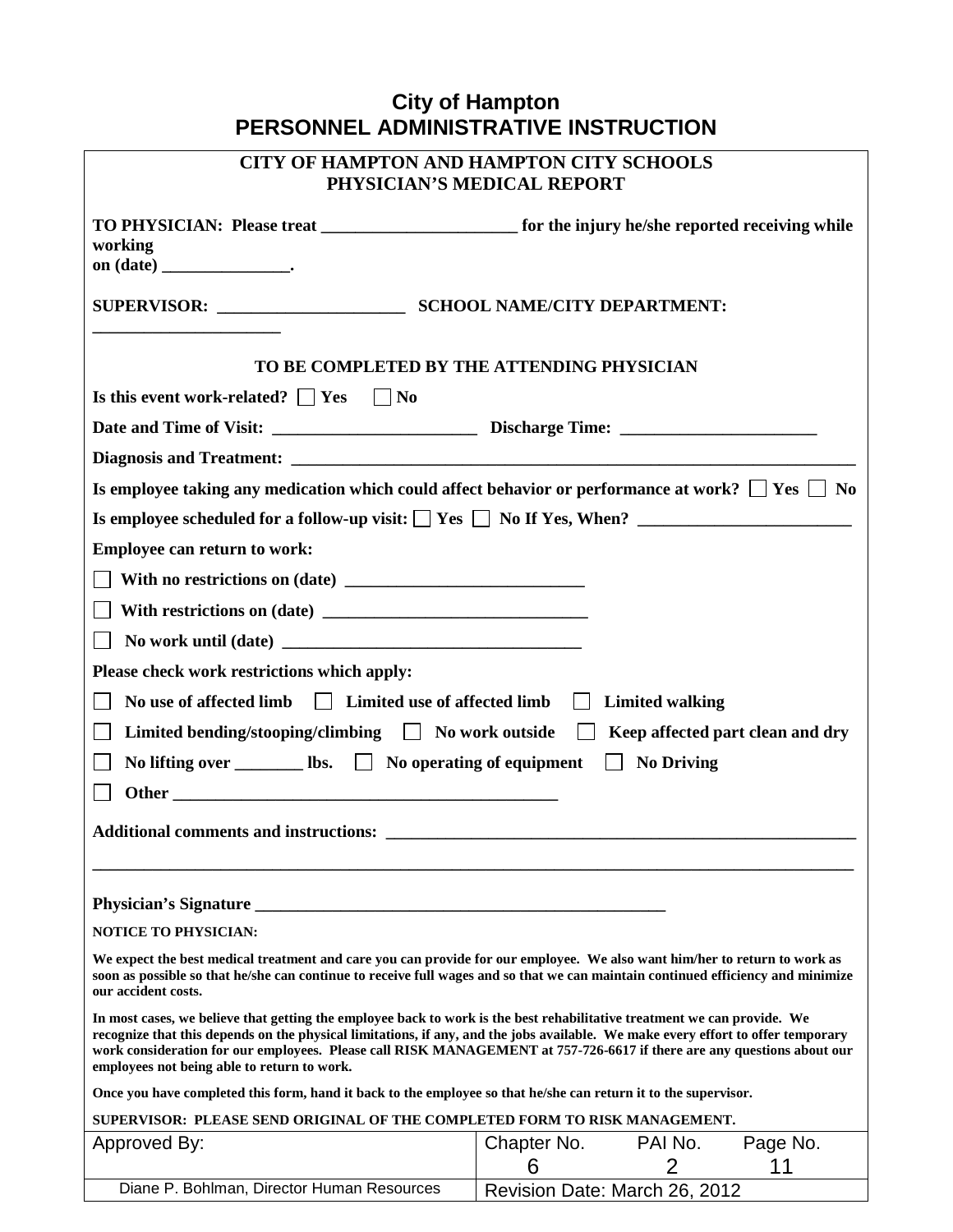

City of Hampton



### **Workers Compensation: Prescription Coverage**

*PMA Management Corp*, a subsidiary of *The PMA Insurance Group*, provides prescription coverage for your workers' compensation claims through our partnership with the **TMESYS**<sup> $\pi$ M</sup> Workers' Compensation Pharmacy PPO. Virtually all major pharmaceutical stores can bill on-line through this network.

Medication prescriptions can be filled with **NO MONEY OUT-OF-POCKET**.

All claims should be reported to PMA immediately. However, if the first trip to the pharmacy is prior to this claim being fully registered in PMA's system, the pharmacy can still process the prescription fill through TMESYS on-line through their **"FIRST FILL"** program if it is during normal business hours. If TMESYS does not recognize the employee's name/SSN, the pharmacist will need to contact TMESYS to request a short fill (10 day supply) under their FIRST FILL program. TMESYS will then contact PMA to obtain basic verification of coverage with VADA and it can then be direct billed on-line.

A sampling of the pharmacies that participate is listed below. However, if you don't see one you are looking for listed, call TMESYS @ **1-800-964-2531** to find a pharmacy close to you.

## **MAKE COPIES OF THIS PAGE AND SIMPLY HAND THIS TO THE EMPLOYEE WHEN THE INJURY IS REPORTED.**

## **PMA Injured Worker Prescription Information Sheet**

## *TAKE TO PHARMACY*

**Injured Worker Name: \_\_\_\_\_\_\_\_\_\_\_\_\_\_\_\_\_\_\_\_\_\_\_\_\_\_\_\_\_\_\_** 

Social Security#: **All and Security Social Security** Social Security:

#### **Dear Injured Worker,**

On your first visit, please give this notice to any pharmacy listed on this insert to expedite the processing of your approved Worker's Compensation prescriptions, based on the established parameters by **PMA** as explained above**.** 

*(The PMA policyholder name is City of Hampton or Hampton Public Schools)*

#### **Dear Pharmacist,**

Please call Tmesys to obtain the ID # necessary to process the medications for this injured **worker.** Your company has signed an Agreement to participate in the *Tmesys™* Workers' Compensation Pharmacy PPO. If you do not find us in your computer or your plan book, please call Tmesys<sup> $\text{TM}$ </sup> immediately at 800-964-2531. Thank you for your assistance.

#### **Sincerely,** *Tmesys***, Inc.**

| Approved By:                               | Chapter No.                   | PAI No. | Page No. |
|--------------------------------------------|-------------------------------|---------|----------|
|                                            |                               |         |          |
| Diane P. Bohlman, Director Human Resources | Revision Date: March 26, 2012 |         |          |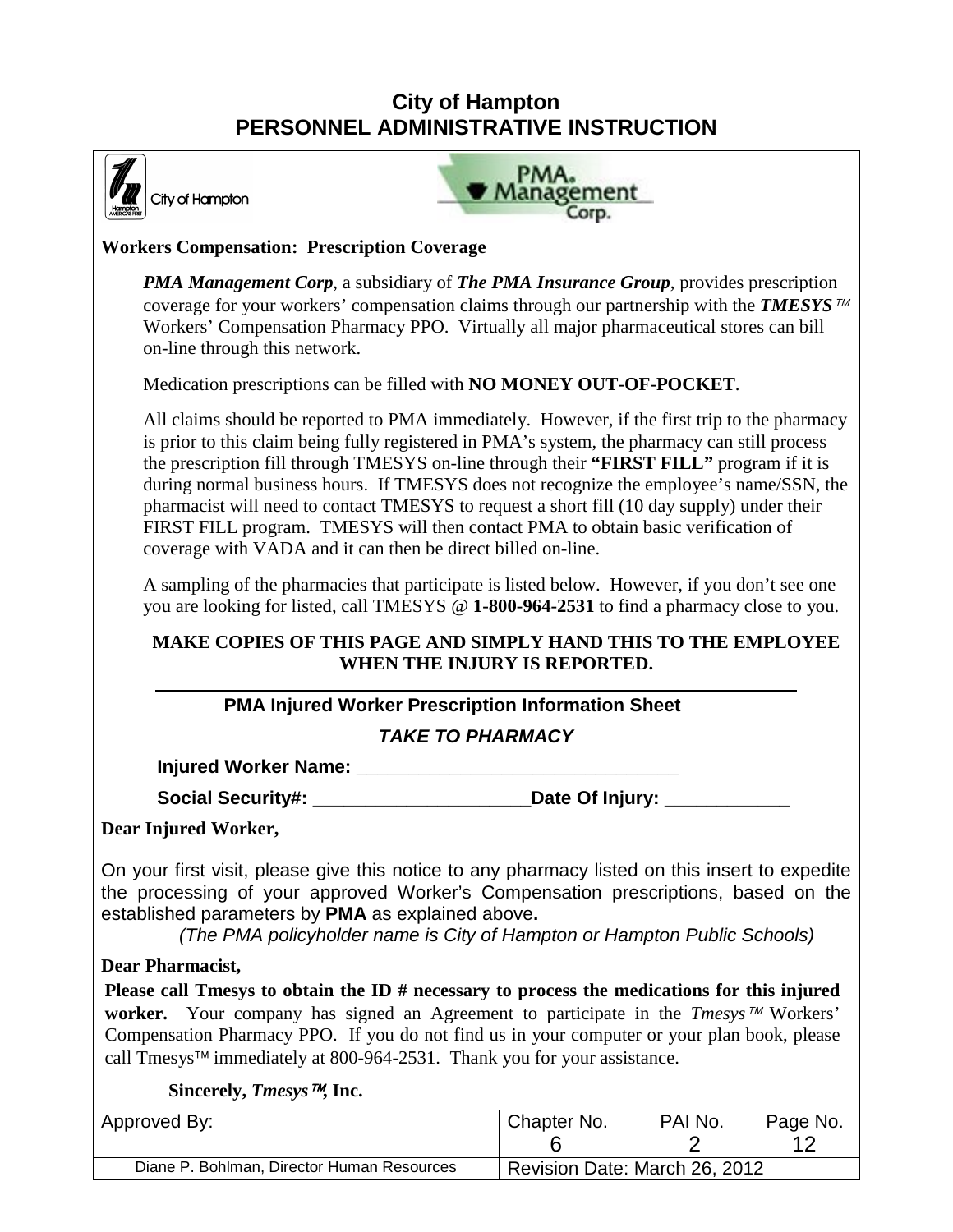PMA. **Management** City of Hampton Corp.  **DRUG STORES HONORING TMESYS PRESCRIPTION PROGRAM. ALL PARTICIPATING PHARMACIES HAVE NOT BEEN INCLUDED ON THIS LIST. PLEASE CALL TMESYS REGARDING ANY QUESTIONS (800) 964-2531 CHAIN NAME INDEX NAME** CVS Drugs CVS Drugs Condor Code: 8822 Drug Center Pharmacy Index: TMESYS K-mart phcy Carrier code: TYS Publix carrier:TME plan: SYS or TYS Rite-Aid drugs TMESYS RX Discount Pharmacy input code:TME Safeway Phcy **processor code:** TME or TYS Sams Club Pharmacy carrier code: TME Thrift Drug carrier code: 4139 Vons carrier: TME Walgreens **carrier code:** TMEWC Wal-Mart phcy carrier: TME NOTE: If employee can not get to a TMESYS partner drugstore, the employee can pay out of pocket for the initial prescription and will be reimbursed 100% by PMA. Contact Risk Management for information regarding reimbursement. Approved By: No. 2012 | Chapter No. 2014 | Chapter No. 2014 | Chapter No. 2014 | Chapter No. 2014 | PAI No. 20 6 2 13 Diane P. Bohlman, Director Human Resources | Revision Date: March 26, 2012